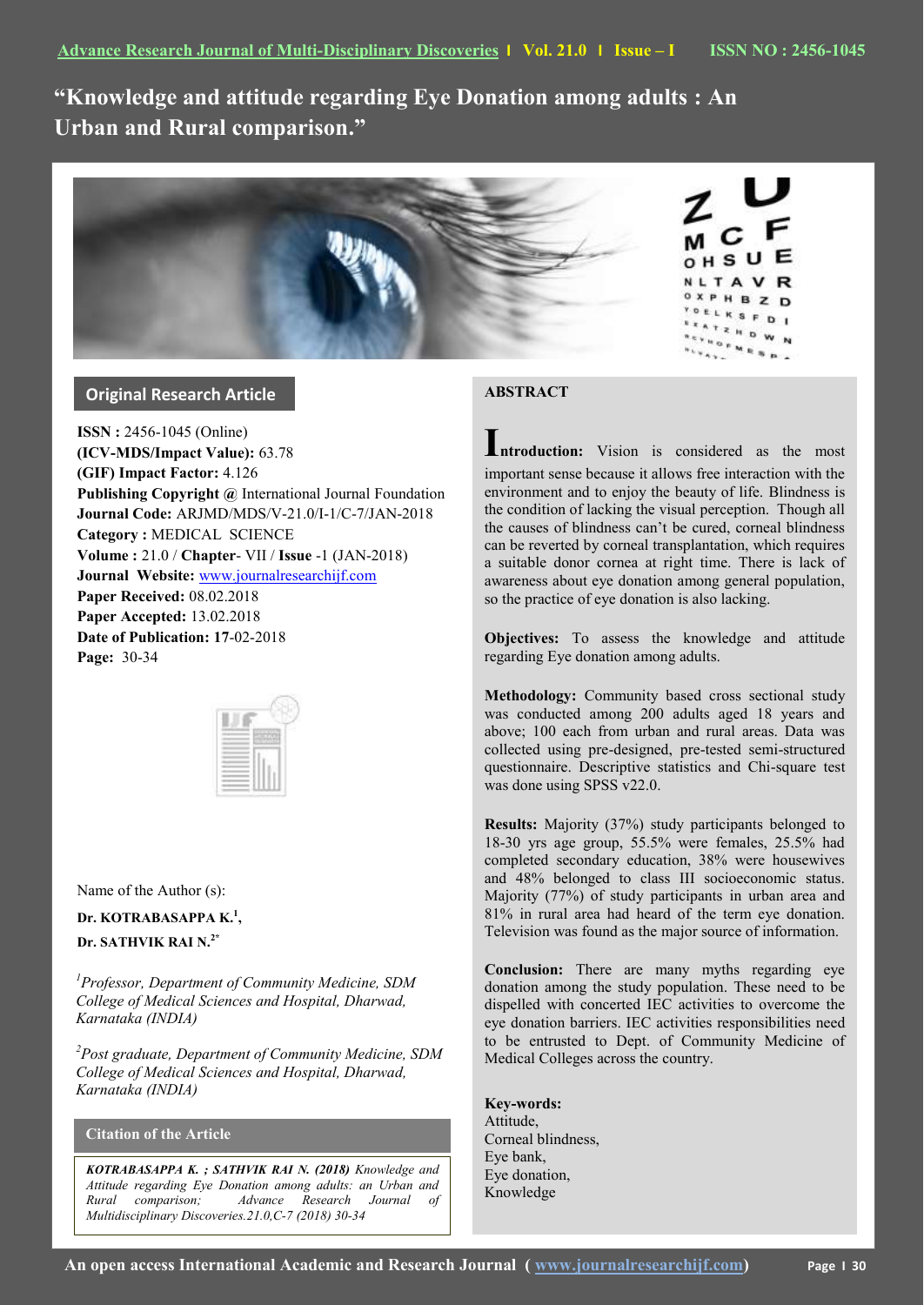### **I. INTRODUCTION**

Vision is considered as the most important sense because it allows free interaction with the environment and to enjoy the beauty of life. Once vision becomes significantly limited, it influences the activities of daily living.<sup>1</sup> Blindness is the condition of lacking the visual perception.

Besides cataract, damage to cornea is the second most common cause of blindness. Corneal diseases constitute a significant cause of visual impairment and blindness in the developing world.<sup>2</sup> As per the National Program for Control of Blindness (NPCB), corneal blindness accounts to 0.9% of total blindness in India.<sup>3</sup> Major causes of corneal blindness include corneal scaring including trachoma, corneal ulceration following xerophthalmia due to vitamin A deficiency, ophthalmia neonatorum, onchocerciasis, leprosy and ocular trauma.<sup>4,2</sup> The epidemiology of corneal blindness is dependent on endemic diseases prevalent in those geographical areas. Corneal scarring either as a result of corneal diseases including ulcers or trauma is a major cause of bilateral or unilateral blindness and vision impairment in children and young adults.<sup>5,6</sup>

Although primary and secondary prevention are more cost effective, visual rehabilitation (tertiary prevention) by corneal transplantation remains a major option for restoration of vision in those who already have corneal blindness.<sup>4,7</sup> Keratoplasty or Corneal transplantation is the sight restoring surgery for corneal blindness, wherein the damaged or diseased cornea is removed and replaced by a timely harvested healthy cornea from a deceased donor. This surgery is totally dependent on eye donation after death.<sup>8</sup> India has the world's largest corneal blind population, and therefore corneal donation is one of the major requirements in India. $4$ ,9

One of the major obstacles in eye donation is lack of awareness and a negative attitude among general population like retrieval of donated eye causes disfigurement of face of dead body, misuse of donated eye for commercial purposes (like kidney racket). Recognition of the fact that vision restoration through corneal grafting is possible for a sizeable proportion of the corneal blind in India, has led to a sustained multi-pronged drive to raise awareness of eye donations and corneal transplants. The National Eye Donation Fortnight, which is a campaign to create mass public awareness about eye donation and to motivate people to pledge their eyes for donation after death, is observed every year from 25thAugust to 8th September.<sup>10</sup> As per NPCB, in the year 2017-18, in India, only 52.2% of the target for collection of donated eyes was achieved (26091 collected, out of the 50000 target) and in Karnataka it was even lower at 39.5% (1383 collected, out of the 3500 target).<sup>11</sup> According to the Eye Bank Association of India (EBAI), the huge gap of demand and supply of corneal grafts is further worsened by a significant proportion of donor corneas being unsuitable for corneal transplantation.<sup>1</sup> The prerequisite, therefore, is to make the general people more aware about eye donation in an effort to increase the procurement of cornea. Keeping this in mind the present study was conducted to assess the knowledge, attitude and associated demographic factors in relation to eye donation and to create awareness about it among individuals residing in urban and rural areas.

#### **II. MATERIALS AND METHODS**

#### **Study design and setting:**

This study was a community based, cross-sectional study, which was carried out for a period of 3 months, from April 2017 to June 2017. The study was conducted among adults aged 18 years and above, residing in the field practice area of Urban Health Training Centre and Rural Health Training Centre, attached to a tertiary care hospital of a Medical College.

**Sample size:** A total of 200 subjects (100 each from urban and rural area) were selected for the study.

**Sampling procedure:** A house-to-house survey was carried out by the investigators, by doing systematic random sampling (every  $10<sup>th</sup>$  house was considered), with the help of anganwadi workers and medico-social workers. Only one adult was considered from each house as representative of that family, to avoid duplication of data.

**Inclusion and exclusion criteria:** Individuals aged 18 years and above, residing in the study area for more than 1 year, who consented to participate on a voluntary basis, were included in the study. Adults not complying with the inclusion criteria were excluded.

Data collection: Data was collected by interviewing all 200 study participants by conducting house-to-house survey using a pre-designed, pre-tested and semi-structured questionnaire, which included questions on the socio-demographic profile and questions related to their knowledge and attitude about eye donation. Immediately after completion of data collection, health education regarding the importance of eye donation was imparted to each and every study participant as well as to his/her family members.

 Data collection was done after taking verbal informed consent from the subjects. The study was approved and ethical clearance was obtained from Institutional Ethics Committee.

## **III. STATISTICAL ANALYSIS**

 Data entry was done using Epidata v3.1 and analysis was done using SPSS v22.0. The analysis was done separately for Urban and Rural area participants and was compared. Descriptive statistics like percentages, frequencies were done and chi square test  $(\chi^2)$  was applied to determine association between two attributes and p<0.05 was considered as statistically significant.

#### **IV. RESULTS**

**INTERNATIONAL JOURNAL FOUNDATION**

NTERNATIONAL JOURNAL FOUNDATION

Total 200 individuals (100 from urban area and 100 from rural area) participated in the study.

Table:1 describes the socio demographic features of study participants, where a majority of 38% in urban area belonged to 31-50 yrs and a majority of 42% in rural area belonged to 18- 30 yrs age group. Majority 55.5% of study participants were females and 87% were Hindus.

| Table 1: Distribution of study participants as per socio- |  |  |  |
|-----------------------------------------------------------|--|--|--|
| demographic characteristics - Part I                      |  |  |  |

| <b>Characteristics</b> | Urban<br>$n=100$ | Rural<br>$n=100$ | <b>Total</b><br>$n=200(%)$ |
|------------------------|------------------|------------------|----------------------------|
| Age (in years)         |                  |                  |                            |
| $18 - 30$              | 32               | 42               | 74 (37%)                   |
| $31 - 50$              | 38               | 32               | 70 (35%)                   |
| $51 - 70$              | 23               | 19               | 42 (21%)                   |
| > 70                   | $\overline{7}$   | 7                | 14(7%)                     |
| <b>Sex</b>             |                  |                  |                            |
| Male                   | 40               | 49               | 89 (45.5%)                 |
| Female                 | 60               | 51               | 111 (55.5%)                |
| Religion               |                  |                  |                            |
| Hindu                  | 86               | 88               | 174 (87%)                  |
| Muslim                 | 10               | 12               | 22(11%)                    |
| Christian              | 4                | $\theta$         | 4(2%)                      |
| Occupation             |                  |                  |                            |
| Agriculture            | 4                | 40               | 44 (22%)                   |
| Laborer                | 6                | 13               | 19 (9.5%)                  |
| Housewife              | 46               | 30               | 76 (38%)                   |
| <b>Business</b>        | 3                | 5                | 8(4%)                      |
| Employee in service    | 10               | 1                | $11(5.5\%)$                |
| Others                 | 31               | 11               | 42 (21%)                   |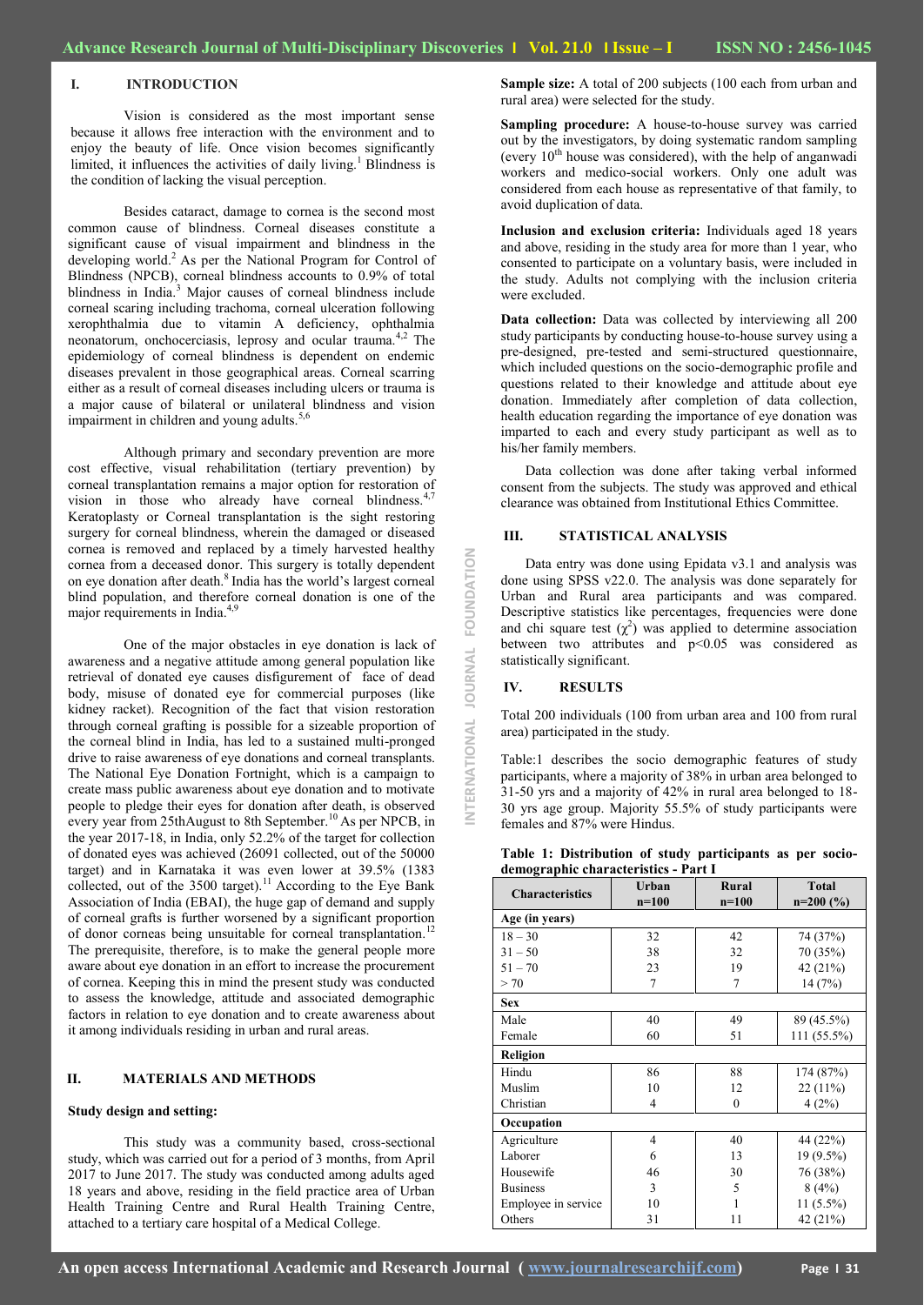Table:2 shows that majority 30% in urban area had completed secondary education whereas majority 27% in rural area were illiterates and this difference across educational status was statistically significant  $(\chi^2=25.66, d=5, p<0.001)$ . 32% of study participants in urban area belonged to class I socioeconomic status and 64% in rural area were of class III socioeconomic status (Socio Economic Scale, Modified B. G. Prasad's Classification 2016 - India)<sup>13</sup> and this difference across socio-economic status was statistically significant ( $\chi^2$ =68.149, df=4, p<0.001).

**Table 2: Distribution of study participants as per socio-demographic characteristics – Part II**

| <b>Characteristics</b>           | Urban<br>Rural<br>$n=100$<br>$n=100$ |          | <b>Total</b><br>$n=200(%)$ |  |
|----------------------------------|--------------------------------------|----------|----------------------------|--|
| Education                        |                                      |          |                            |  |
| Illiterate                       | 9                                    | 27       | 36(18%)                    |  |
| Primary                          | 16                                   | 23       | 39 (19.5%)                 |  |
| High school                      | 14                                   | 20       | 34(17%)                    |  |
| Secondary                        | 30                                   | 21       | 51 (25.5%)                 |  |
| Graduate                         | 28                                   | 9        | $37(18.5\%)$               |  |
| Post graduate                    | 3                                    | $\theta$ | $3(1.5\%)$                 |  |
| $\chi^2$ = 25.66, df=5, p<0.001  |                                      |          |                            |  |
| Socio economic status*           |                                      |          |                            |  |
| Class I                          | 32                                   | $\Omega$ | 32(16%)                    |  |
| Class II                         | 26                                   | ∋        | 31 (15.5%)                 |  |
| Class III                        | 32                                   | 64       | 96(48%)                    |  |
| Class IV                         | 10                                   | 29       | 39 (19.5%)                 |  |
| Class V                          | $\boldsymbol{0}$                     | 2        | $2(1\%)$                   |  |
| $\chi^2$ = 68.149, df=4, p<0.001 |                                      |          |                            |  |

\*As per modified B. G. Prasad classification 2016.

Table:3 shows the knowledge of study participants regarding Eye donation. Majority 77% of study participants in urban and 81% in rural area had heard of the term eye donation and this difference was not statistically significant.

### **Table 3: Knowledge of study participants regarding Eye donation – Part I**

| <b>Ouestions</b>                    |                | Urban   | Rural   | <b>Total</b> |  |
|-------------------------------------|----------------|---------|---------|--------------|--|
|                                     |                | $n=100$ | $n=100$ | $n=200(%)$   |  |
| Have you ever heard of the term Eye | Yes            | 77      | 81      | 158 (79%)    |  |
| Donation?                           | N <sub>0</sub> | 23      | 19      | 42 $(21\%)$  |  |
| $\chi^2$ = 0.482, df=1, p=0.488     |                |         |         |              |  |

Table:4 shows the knowledge of study participants regarding Eye donation among those who were aware of eye donation. 96.8% of study participants knew that eye donation involved removal of eye from donor immediately after death. A majority 49.4% believed that eye donation involved removal of only a part of the eye. Television was found as the major source of information among them. A majority 76.6% of study participants believed that eye donation was done to save someone's eye sight. However, 62% had not known personally anyone who had donated eyes. 44.3% informed that donated eye has to be removed within 6 hours after death. A majority 76.6% of study participants were of the view that the declaration form for eye donation has to be filled by the donor when he/she is alive.

|  | Table 4: Knowledge of study participants regarding Eye donation - Part II |  |  |  |  |
|--|---------------------------------------------------------------------------|--|--|--|--|
|  |                                                                           |  |  |  |  |

|                                 | <b>Questions</b>                       | <b>Urban</b><br>$n=77($ %) | Rural<br>$n=81$ (%) | Total<br>$n=158$ (%) |
|---------------------------------|----------------------------------------|----------------------------|---------------------|----------------------|
| The term 'Eye Donation'         | The removal of eye from a dead donor   | 72 (93.5%)                 | 81 (100%)           | 153 (96.8%)          |
| means?                          | The removal of eye from a living donor | $5(6.5\%)$                 | $\bf{0}$            | $5(3.2\%)$           |
| Eye donation involves           | Removal of whole eye                   | $32(41.6\%)$               | 38 (46.9%)          | 70 (44.3%)           |
|                                 | Removal of only a part of eye          | 41 $(53.2\%)$              | 37(45.7%)           | 78 (49.4%)           |
|                                 | Don't know                             | $4(5.2\%)$                 | $6(7.4\%)$          | $10(6.3\%)$          |
| You heard about Eye donation    | Doctor                                 | 8                          | 3                   |                      |
| through which of the following  | Internet                               | $\overline{2}$             | 4                   |                      |
| sources***                      | TV                                     | 52                         | 45                  |                      |
|                                 | Radio                                  | 3                          | 33                  |                      |
|                                 | Newspaper                              | 22                         | 9                   |                      |
|                                 | Others                                 | 10                         | $\Omega$            |                      |
| Why is Eye donation done?       | To save someone's eye sight            | 47(61%)                    | 74 (91.4%)          | 121 (76.6%)          |
|                                 | Out of compassion/sympathy             | $18(23.4\%)$               | $6(7.4\%)$          | $24(15.2\%)$         |
|                                 | For money                              | $\theta$                   | $\Omega$            |                      |
|                                 | As a 'responsibility'                  | $12(15.6\%)$               | $1(1.2\%)$          | $13(8.2\%)$          |
| Do you know of anyone who       | Family member                          | $8(10.4\%)$                | $12(14.8\%)$        | 20 (12.7%)           |
| has donated Eyes?               | Friend                                 | 10(13%)                    | $4(4.9\%)$          | $14(8.9\%)$          |
|                                 | Colleague                              | $4(5.2\%)$                 | 0(%)                | $4(2.5\%)$           |
|                                 | No one                                 | 42 (54.5%)                 | 56 $(69.1\%)$       | 98 (62%)             |
|                                 | Others                                 | $13(16.9\%)$               | $9(11.2\%)$         | $22(13.9\%)$         |
| Within how many hours after     | Immediately after death                | 26(33.7%)                  | 20(24.7%)           | $46(29.1\%)$         |
| death eye to be removed for     | Within 6 hours                         | $31(40.3\%)$               | $39(48.1\%)$        | 70 (44.3%)           |
| donation?                       | Within 24 hours                        | 20(26%)                    | $22(27.2\%)$        | 42 $(26.6\%)$        |
| Requirement of Eye donation     | Must be filled while donor is alive    | 48 (62.3%)                 | 73 (90.1%)          | $121(76.6\%)$        |
| declaration form, for donation? | Can be filled after death of the donor | 29 (37.7%)                 | $8(9.9\%)$          | $37(23.4\%)$         |

*…continue*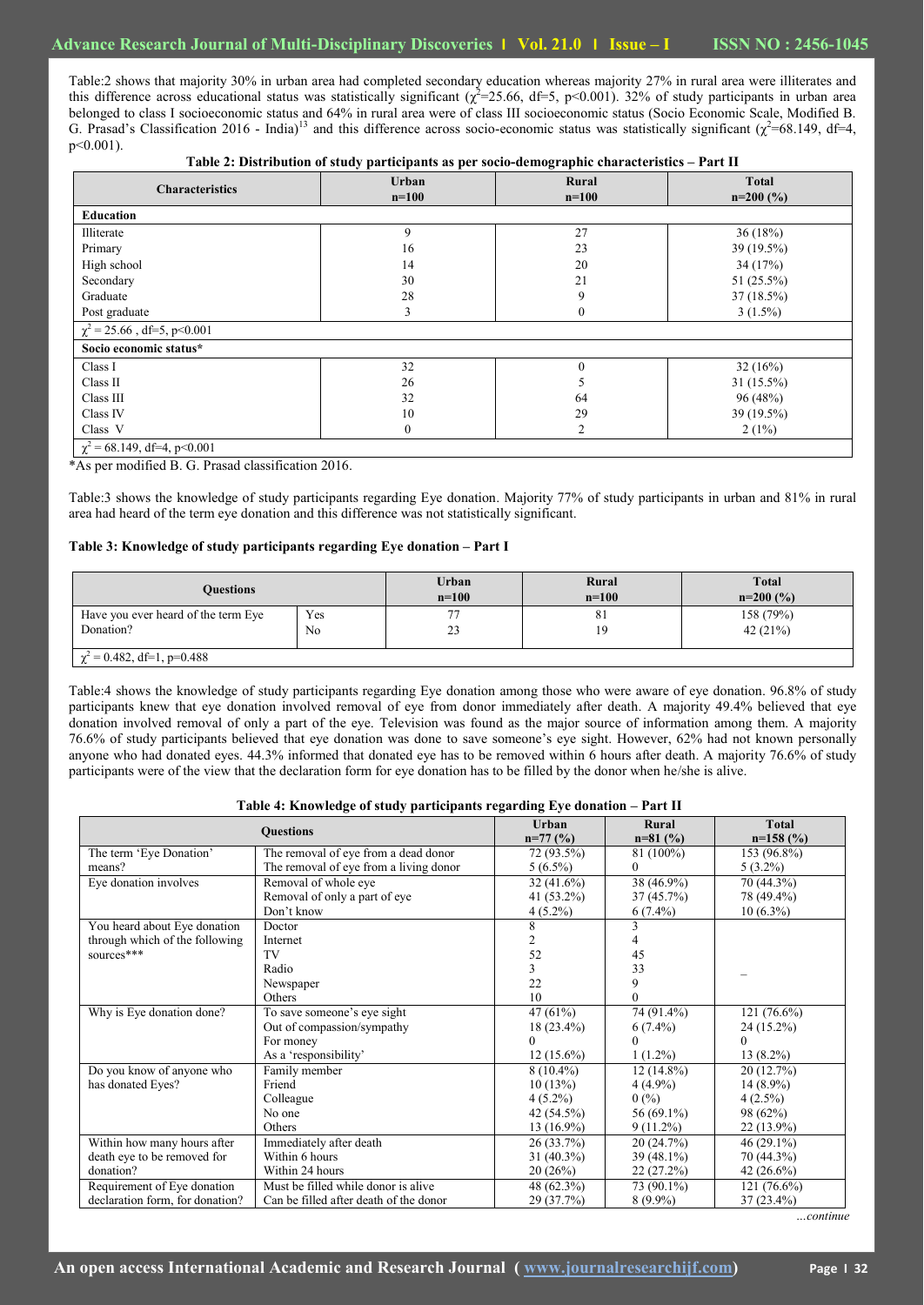| <b>Questions</b>            |                                 | Urban<br>$n=77($ %) | Rural<br>$n=81$ (%) | <b>Total</b><br>$n=158$ (%) |
|-----------------------------|---------------------------------|---------------------|---------------------|-----------------------------|
| For agreeing to donate your | Donor while alive (by pledging) | $60(77.9\%)$        | 57 $(70.4\%)$       | $117(74.1\%)$               |
| eyes after death, who can   | Family                          | 9(11.7%)            | $24(29.6\%)$        | 33 (20.8%)                  |
| give consent?               | Spouse                          | $3(3.9\%)$          | 0                   | $3(1.9\%)$                  |
|                             | Friends                         | $2(2.6\%)$          | $\mathbf{0}$        | $2(1.3\%)$                  |
|                             | Donors doctor                   | $3(3.9\%)$          | $\boldsymbol{0}$    | $3(1.9\%)$                  |
| For donation after death,   | No one                          | $2(2.6\%)$          | $\mathbf{0}$        | $2(1.3\%)$                  |
| who should give consent?    | Family                          | $62(80.5\%)$        | 81 (100%)           | 143 $(90.5\%)$              |
|                             | Spouse                          | 10(13%)             | $\mathbf{0}$        | $10(6.3\%)$                 |
|                             | Doctor                          | $2(2.6\%)$          | $\mathbf{0}$        | $2(1.3\%)$                  |
|                             | Friend                          | $1(1.3\%)$          | $\Omega$            | $1(0.6\%)$                  |
| Who can retrieve the        | Only in hospital                | $34(44.2\%)$        | 64 (79%)            | 98 (62%)                    |
| donated eye                 | Eye bank team                   | 43 (55.8%)          | 17(21%)             | 60(38%)                     |
| How long does the eye       | 15-30 mins                      | $31(40.3\%)$        | $6(7.4\%)$          | $37(23.4\%)$                |
| extraction procedure take?  | 1 hour                          | $34(44.1\%)$        | 69 (85.2%)          | $103(65.2\%)$               |
|                             | More than 1 hour                | $12(15.6\%)$        | $6(7.4\%)$          | $18(11.4\%)$                |
| What other organs can be.   | Kidney                          | 52                  | 57                  |                             |
| donated?***                 | <b>Blood</b>                    | 53                  | 78                  |                             |
|                             | Heart                           | 37                  | 7                   |                             |
|                             | Lungs                           | 56                  | 4                   |                             |
|                             | Liver                           | 22                  | 9                   |                             |
|                             | Skin                            | 3                   | 22                  |                             |
|                             | Bone marrow                     | 3                   | 15                  |                             |
|                             | All of above                    | 0                   | 3                   |                             |
|                             | None of the above               | 19                  | $\mathbf{0}$        |                             |

*\*\*\* Questions with multiple answers*

Table:5 shows the attitude of study participants towards Eye donation. 58.2% believed that their religion allow Eye donation. 67.7% believed that donated eyes would not be misused or abused and 79.1% said that eye donation does not cause disfigurement of the face of the donor.

| Table 5: Attitude of study participants regarding Eye donation. |
|-----------------------------------------------------------------|
|-----------------------------------------------------------------|

|                                                                                                     | <b>Ouestions</b>                                                                                                                                           | Urban<br>$n=100$                                   | Rural<br>$n=100$                                        | <b>Total</b><br>$n=200(%)$                                |
|-----------------------------------------------------------------------------------------------------|------------------------------------------------------------------------------------------------------------------------------------------------------------|----------------------------------------------------|---------------------------------------------------------|-----------------------------------------------------------|
| Your attitude towards the<br>possibility of your own Eye<br>being used for donation?                | Would never consider donating $(1)$<br>Will think about donating(2)<br>Only under special circumstances(3)<br>Definitely, irrespective of circumstances(4) | $1(1.3\%)$<br>29(37.7%)<br>30(39%)<br>$17(22.1\%)$ | $7(8.6\%)$<br>51 $(63%)$<br>$9(11.1\%)$<br>$14(17.3\%)$ | $8(5.1\%)$<br>$80(50.6\%)$<br>39 (24.7%)<br>31 $(19.6\%)$ |
| Does your religion allow Eye<br>donation?                                                           | Yes<br>No<br>Don't know                                                                                                                                    | $34(44.2\%)$<br>$\theta$<br>43 (55.8%)             | 58 (71.6%)<br>$8(9.9\%)$<br>$15(18.5\%)$                | $92(58.2\%)$<br>$8(5.1\%)$<br>58 (36.7%)                  |
| Do you believe that donated<br>eye could be misused or<br>abused                                    | Yes<br>No.<br>Don't know                                                                                                                                   | $12(15.6\%)$<br>$65(84.4\%)$<br>$\mathbf{0}$       | $25(30.9\%)$<br>42 (51.9%)<br>$14(17.3\%)$              | $37(23.4\%)$<br>107(67.7%)<br>$14(8.9\%)$                 |
| Do you fear that eye<br>donation will cause<br>disfigurement of the face of<br>the donors dead body | Yes<br>No.                                                                                                                                                 | 19(24.7%)<br>58 (75.3%)                            | 14 (17.3%)<br>67(82.7%)                                 | 33 (20.9%)<br>$125(79.1\%)$                               |
| Who would you like to<br>donate your eye to?                                                        | Family member<br>Can be anyone                                                                                                                             | $5(6.5\%)$<br>72 (93.5%)                           | $9(11.1\%)$<br>72 (88.9%)                               | $14(8.9\%)$<br>$144(91.1\%)$                              |
| Which of the following<br>factor holds greatest<br>importance to you while<br>donating?***          | Relation to the person<br>Age of recipient<br>Religion of recipient<br>Health status of recipient<br>None of the above                                     | 21<br>$\Omega$<br>61<br>$\mathbf{0}$               | 6<br>$\theta$<br>$\overline{c}$<br>12<br>61             |                                                           |

*\*\*\* Questions with multiple answers*

### **V. DISCUSSION**

In present study, 79% of study participants were aware of eye donation, television was the major source of information and 44.3% study participants knew that eye retrieval for eye donation had to be done within 6 hours of death, when compared to a study done in Tamil Nadu by Priyadarshini B. et al<sup>5</sup>, where 50.69% were aware of eye donation, publicity campaign was the major source of awareness and only 4.34% were aware of eye retrieval.

 In present study, prevalence of awareness of eye donation was 79% and television was the major source of information, in contrast to a study done in Andhra Pradesh by Krishnaiah S. et al<sup>14</sup>, where only 30.7% were aware and media comprised the major source of information about eye donation. This difference in awareness could be attributed to the fact that the Andhra Pradesh study had study participants only from rural area, as compared to the present study which included both urban and rural areas. Of those aware of eye donation, in the present study, 50.6% informed that they would think about eye donation, when compared to Andhra Pradesh study, where only 32.9% were willing to pledge eyes. In another study done in Gwalior by Tiwari R. et al<sup>2</sup>, 62.3% of study participants were aware of eye donation. 29.99% were afraid that eye donation will result in deformity of face after death.